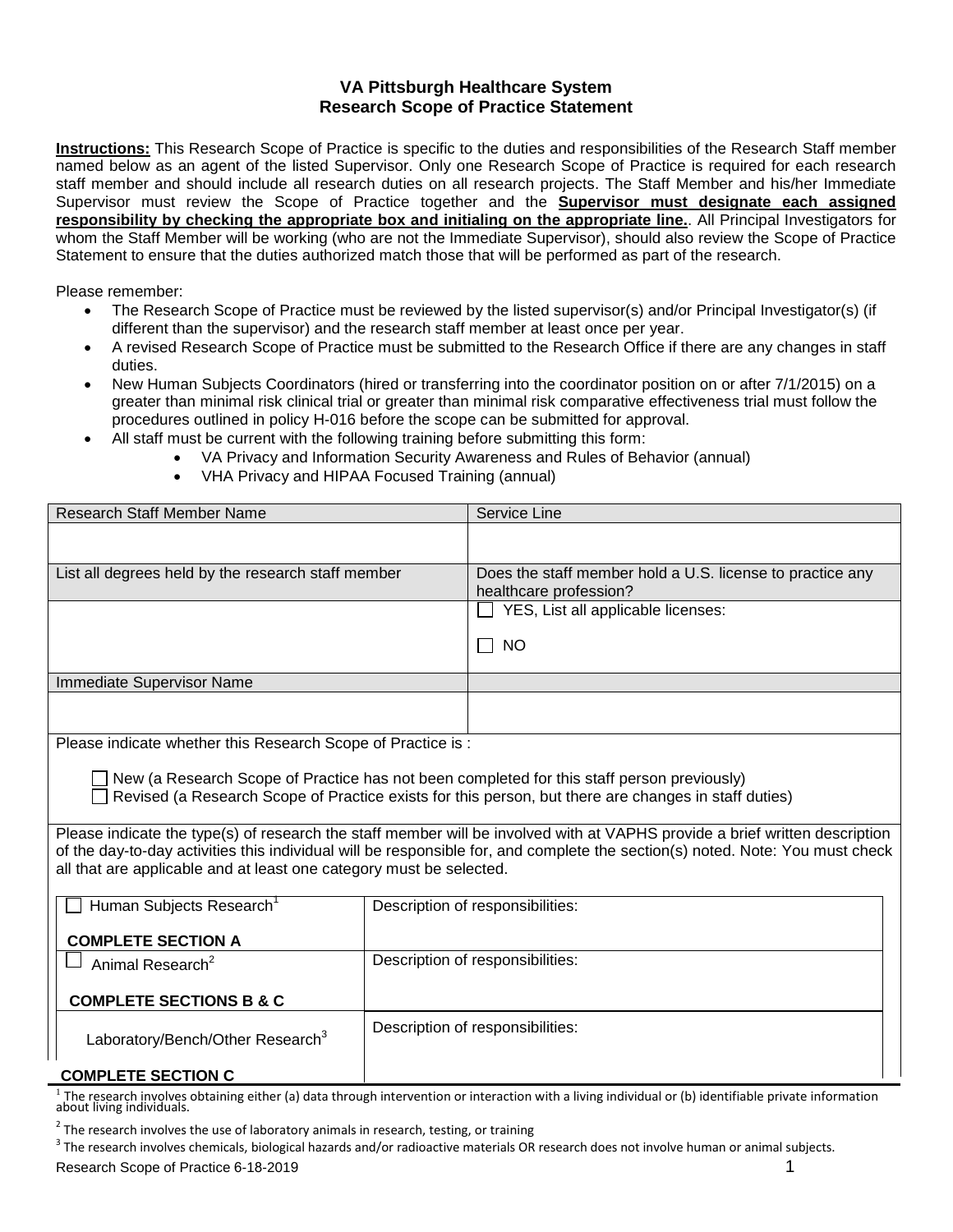| Section A: HUMAN SUBJECTS RESEARCH DUTIES/RESPONSIBILITIES |                                                                             |  |  |
|------------------------------------------------------------|-----------------------------------------------------------------------------|--|--|
| Items marked with $\blacksquare$                           | require specific training/competencies. Please see Section A.8 for details. |  |  |

### **1. Routine Duties (check all that apply)**

|         |                                                                                                                                                                 | Check (x) if duty<br>is assigned to this<br>individual | Supervisor must<br>initial for each duty<br>assigned |
|---------|-----------------------------------------------------------------------------------------------------------------------------------------------------------------|--------------------------------------------------------|------------------------------------------------------|
| a.      | Initiate submission of regulatory documents to the IRB, VA R&D<br>committee and sponsor                                                                         |                                                        |                                                      |
| b.      | Prepare study initiation documents and activities                                                                                                               |                                                        |                                                      |
| $C_{1}$ | Develop recruitment methods to be utilized for the study                                                                                                        |                                                        |                                                      |
|         | d. Screen patients to determine study eligibility by reviewing<br>patient medical information or interviewing subjects                                          |                                                        |                                                      |
| e.      | Access or use private medical information while maintaining<br>patient confidentiality                                                                          |                                                        |                                                      |
| f.      | Participate in the informed consent process and obtain informed<br>consent from research subjects                                                               |                                                        |                                                      |
| g.      | Maintain completed case reports and source documents<br>including progress notes, test results, diaries, cards or other<br>necessary information for the study. |                                                        |                                                      |
| h.      | Provide education to patients, relatives, and Medical Center<br>staff on study activities as necessary as per protocol                                          |                                                        |                                                      |
| i.      | Provide education and instruction on study medication use,<br>administration, storage, and side effects, report adverse drug<br>effects.                        |                                                        |                                                      |
|         | Initiate and/or expedite requests for consultation, special tests,<br>or studies following the investigator's approval.                                         |                                                        |                                                      |
| k.      | Use radioactive materials in the conduct of the research                                                                                                        |                                                        |                                                      |

## **2. Duties which may result in exposure to human blood, body fluid, or tissues (check all that apply)**

|    |                                                                                                                                                                                        | Check (x) if duty<br>is assigned to this<br>individual | <b>Supervisor must</b><br>initial for each duty<br>assigned |
|----|----------------------------------------------------------------------------------------------------------------------------------------------------------------------------------------|--------------------------------------------------------|-------------------------------------------------------------|
| a. | Transport human blood, body fluid, or tissues within the Medical<br>Center                                                                                                             |                                                        |                                                             |
| b. | Ship or transport specimens outside the medical center                                                                                                                                 |                                                        |                                                             |
| C. | Handle or process human specimens                                                                                                                                                      |                                                        |                                                             |
| d. | Draw blood                                                                                                                                                                             |                                                        |                                                             |
| е. | Initiate intravenous (IV) therapy and administer IV solutions and<br>medications (Note: Individuals requesting this function must<br>attach their current clinical scope of practice). |                                                        |                                                             |
| f. | Use of formaldehyde/formalin/paraformaldehyde for perfusions<br>or other tissue fixation                                                                                               |                                                        |                                                             |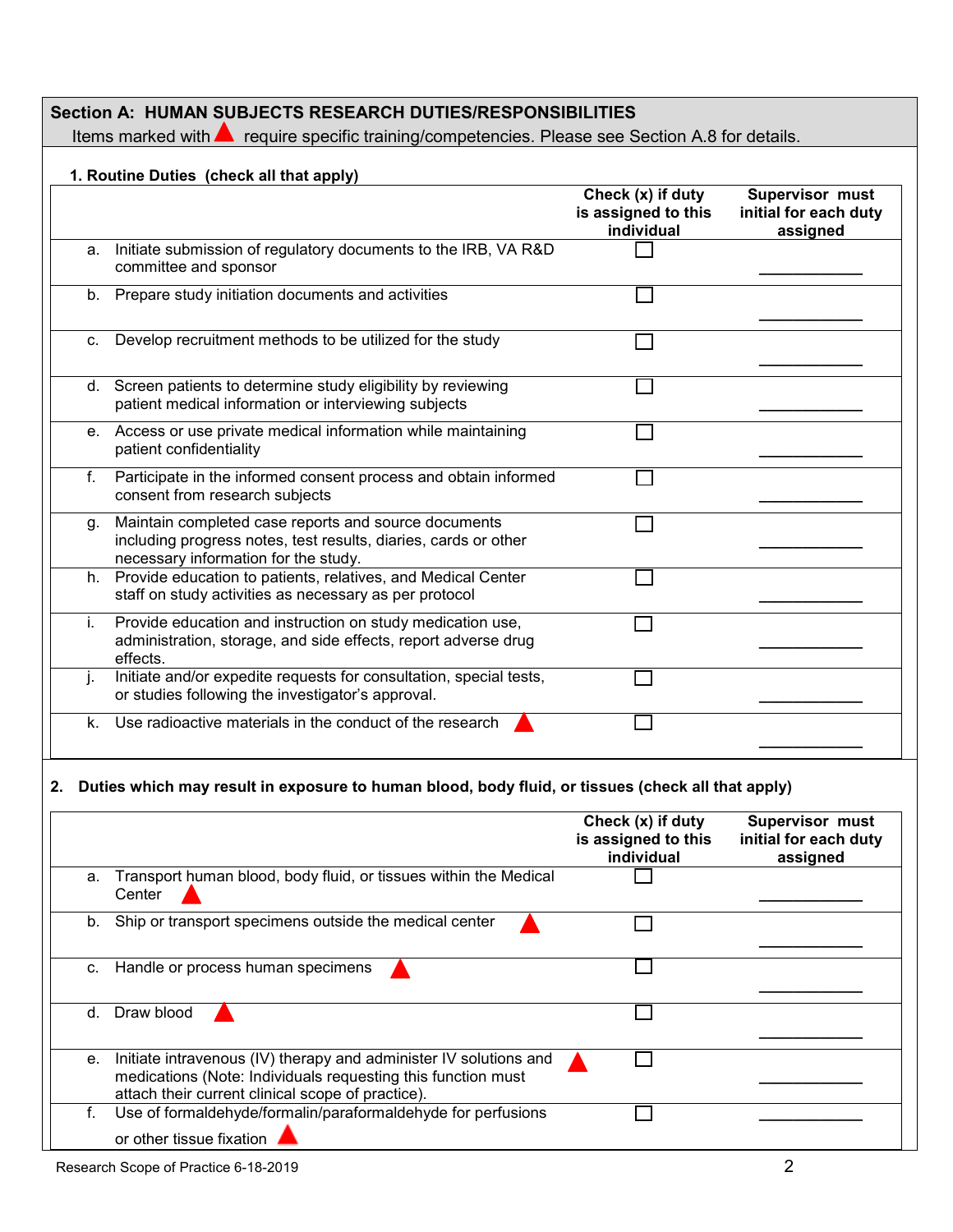|                                                                                                                                                                                                                                                                                                                                                                                                                                                                                                                                                                                                                                                                                                                                                                                                                                                                        | Check (x) if duty is<br>assigned to this<br>individual | <b>Supervisor must</b><br>initial for each<br>duty assigned |
|------------------------------------------------------------------------------------------------------------------------------------------------------------------------------------------------------------------------------------------------------------------------------------------------------------------------------------------------------------------------------------------------------------------------------------------------------------------------------------------------------------------------------------------------------------------------------------------------------------------------------------------------------------------------------------------------------------------------------------------------------------------------------------------------------------------------------------------------------------------------|--------------------------------------------------------|-------------------------------------------------------------|
| 3. Access the VISTA/CPRS computer systems for scheduling subjects'<br>research visits, documenting progress notes, initiating orders,<br>consults, etc. (Note: If requesting scheduling privileges you must<br>contact the Research Office (412-360-2390) for additional information).                                                                                                                                                                                                                                                                                                                                                                                                                                                                                                                                                                                 |                                                        |                                                             |
| 4. Serve as the Study Coordinator on a greater than minimal risk<br>clinical trial (i.e., a study involving the controlled clinical testing in<br>humans of investigational drugs or devices). An investigational drug is<br>defined as either (a) a new chemical compound which has not been<br>released by the Food and Drug Administration (FDA) for general use, or<br>(b) an approved drug that is being studied for an approved or<br>unapproved use, dose, dosage form, administration schedule, or under<br>an Investigational New Drug (IND) application, in a controlled,<br>randomized or blinded clinical trial. An investigational device is defined<br>as a device permitted by the FDA to be tested in humans, which is not<br>yet regarded as safe and effective for a particular use in the general<br>population and not yet licensed for marketing. |                                                        |                                                             |
| 5. Serve as the Study Coordinator on a greater than minimal risk<br>comparative effectiveness study (i.e., the generation and synthesis of<br>evidence that compares the benefits and harms of alternative methods to<br>prevent, diagnose, treat and monitor a clinical condition, or to improve<br>the delivery of care. The purpose of CER is to assist consumers,<br>clinicians, purchasers, and policy makers to make informed decisions<br>that will improve health care at both the individual and population levels                                                                                                                                                                                                                                                                                                                                            |                                                        |                                                             |
| 6. Serve as the Principal Investigator/Co-Principal Investigator on one<br>or more human subject projects thereby providing overall oversight<br>of the project and all study staff.                                                                                                                                                                                                                                                                                                                                                                                                                                                                                                                                                                                                                                                                                   |                                                        |                                                             |
| 7.  Miscellaneous Human Subject Duties (Provide details regarding the additional duties this individual is<br>authorized to perform that have not otherwise been specified in this Research Scope of Practice):                                                                                                                                                                                                                                                                                                                                                                                                                                                                                                                                                                                                                                                        |                                                        |                                                             |
|                                                                                                                                                                                                                                                                                                                                                                                                                                                                                                                                                                                                                                                                                                                                                                                                                                                                        |                                                        | <b>Supervisor must initial for</b><br>each duty assigned    |
| a.                                                                                                                                                                                                                                                                                                                                                                                                                                                                                                                                                                                                                                                                                                                                                                                                                                                                     |                                                        |                                                             |
| b.                                                                                                                                                                                                                                                                                                                                                                                                                                                                                                                                                                                                                                                                                                                                                                                                                                                                     |                                                        |                                                             |
| c.                                                                                                                                                                                                                                                                                                                                                                                                                                                                                                                                                                                                                                                                                                                                                                                                                                                                     |                                                        |                                                             |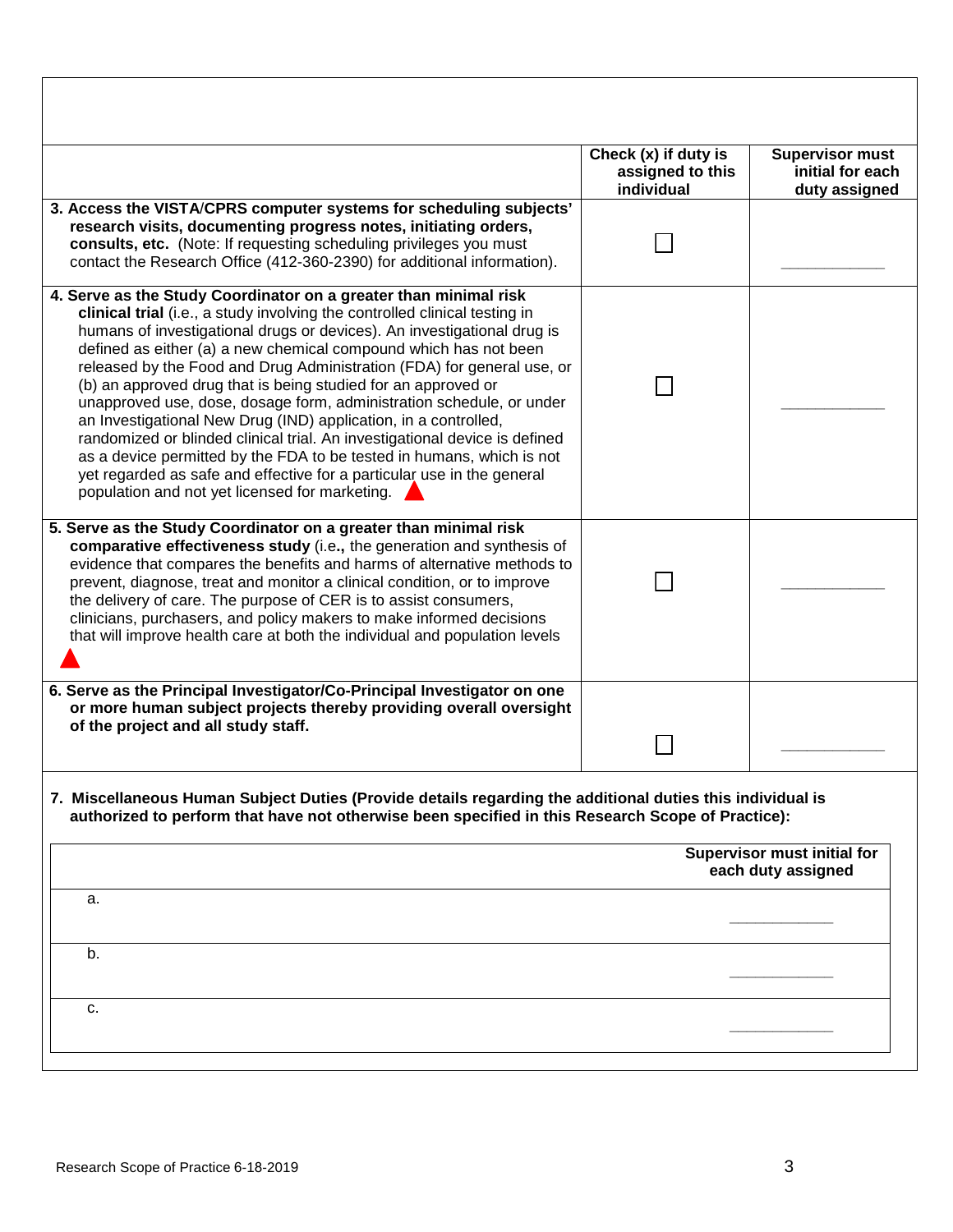## **8**. **Training, Competencies and Supporting Documentation:**

Please complete and attach verification of completion of the following trainings and/or competencies as applicable.

| Check if<br>Complete | Training                                                                                                                 | Required for:                                                                                                                                                                                                                                                                                                        | <b>FOR RESEARCH</b><br><b>OFFICE USE ONLY</b> |
|----------------------|--------------------------------------------------------------------------------------------------------------------------|----------------------------------------------------------------------------------------------------------------------------------------------------------------------------------------------------------------------------------------------------------------------------------------------------------------------|-----------------------------------------------|
|                      | VA Human Subjects Training                                                                                               | All Human Research Staff                                                                                                                                                                                                                                                                                             | Verified<br>Not Applicable                    |
|                      | <b>Bloodborne Pathogens Training</b>                                                                                     | Research Staff working directly with<br>human blood, body fluids, tissues, or<br>cells. Practicing Physicians and Clinical<br>Nurses may fulfill this requirement by<br>providing the Research Office with<br>verification of completed related clinical<br>trainings such as JCAHO biological<br>training.          | Verified<br>Not Applicable                    |
|                      | SAF-T-PAK (Attach certificate)                                                                                           | Research Staff shipping biological<br>hazards                                                                                                                                                                                                                                                                        | Verified<br>Not Applicable                    |
|                      | Phlebotomy Competency (Attach<br>certificate)                                                                            | Research Staff for whom phlebotomy is<br>not part of their clinical responsibilities                                                                                                                                                                                                                                 | Verified<br>Not Applicable                    |
|                      | CPR/Basic Life Saving (Attach a<br>copy of BLS card)                                                                     | Any physician, dentist, podiatrist,<br>optometrist, social worker, psychologist,<br>psychiatrist, audiologist, speech<br>pathologist, physician assistant, nurse<br>practitioner, clinical nurse specialist,<br>nurse anesthetist, registered nurse, or<br>respiratory therapist interacting with<br>human subjects. | Verified<br>Not Applicable                    |
|                      | <b>VAPHS Research Radiation Safety</b><br>Training                                                                       | Research Staff working with radioactive<br>materials                                                                                                                                                                                                                                                                 | Verified<br>Not Applicable                    |
|                      | Copy of the signed Mentoring Plan or<br>written assurance that a mentoring<br>plan is not required (Must be<br>attached) | Individuals who will be serving as the<br>study coordinator on a greater than<br>minimal risk clinical trial or a greater than<br>minimal risk comparative effectiveness<br>study. $4$                                                                                                                               | Verified<br>Not Applicable                    |
|                      | <b>Global Harmonization System (GHS)</b><br>training                                                                     | Research staff working with chemicals in<br>a laboratory                                                                                                                                                                                                                                                             | Verified<br>Not Applicable                    |
|                      | Safe Use of Formaldehyde                                                                                                 | Research Staff working with<br>formaldehyde/formalin/paraformaldehyde                                                                                                                                                                                                                                                | Verified<br>Not Applicable                    |

 $4$  Requirement applies only to those hired or transferring into the position on or after July 1, 2015.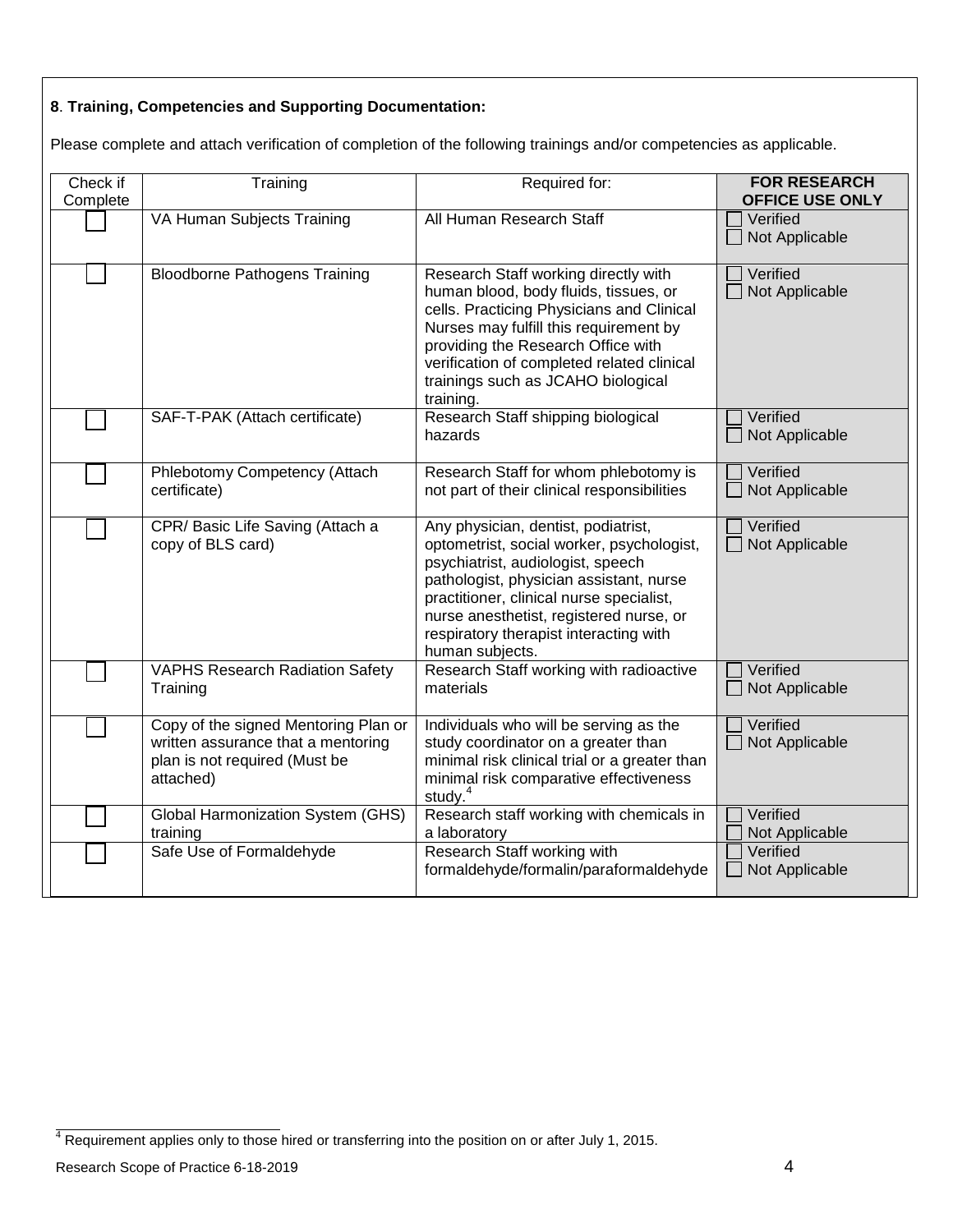## **Section B: ANIMAL RESEARCH DUTIES/RESPONSIBILITIES**

Items marked with **A** require specific training. Please see Section B.4 for additional details.

|    | 1. Routine Duties (check all that apply)                                                                                                                                               | Check (x) if duty<br>is assigned to this<br>individual | Supervisor must<br>initial for each duty<br>assigned        |
|----|----------------------------------------------------------------------------------------------------------------------------------------------------------------------------------------|--------------------------------------------------------|-------------------------------------------------------------|
| a. | Administer euthanasia for rats and/or mice                                                                                                                                             |                                                        |                                                             |
| b. | Administer analgesics                                                                                                                                                                  |                                                        |                                                             |
| С. | Administer injections                                                                                                                                                                  |                                                        |                                                             |
| d. | Administer test substance                                                                                                                                                              |                                                        |                                                             |
| е. | Identify humane endpoints (i.e, identify when protocol endpoints<br>are reached, as described in the protocol)                                                                         |                                                        |                                                             |
| f. | Identifying research animals and performing ear clips, tail clips,<br>tags or tattooing                                                                                                |                                                        |                                                             |
| g. | Use of anesthesia (specify type below).<br>Injectable<br>Gas                                                                                                                           |                                                        |                                                             |
| h. | Use of infectious, toxic, hazardous agents in animals as<br>described in the protocol                                                                                                  |                                                        |                                                             |
| i. | Perform surgical procedures as described in the protocol.                                                                                                                              |                                                        |                                                             |
|    | Antemortem Blood/Tissue Collection.                                                                                                                                                    |                                                        |                                                             |
| k. | Use radioactive materials in the research                                                                                                                                              |                                                        |                                                             |
|    | Ship or transport specimens outside of the medical center                                                                                                                              |                                                        |                                                             |
|    | m. Use of formaldehyde/formalin/paraformaldehyde for perfusions<br>or other tissue fixation                                                                                            |                                                        |                                                             |
|    |                                                                                                                                                                                        | Check (x) if duty is<br>assigned to this<br>individual | <b>Supervisor must</b><br>initial for each duty<br>assigned |
|    | 2. Serve as the Principal Investigator/Co-Principal Investigator on one<br>or more animal research projects thereby providing overall<br>oversight of the project and all study staff. |                                                        |                                                             |
|    |                                                                                                                                                                                        |                                                        |                                                             |

#### **3. Miscellaneous Duties (Provide details regarding the additional duties this individual is authorized to perform that have not otherwise been specified in this Research Scope of Practice):**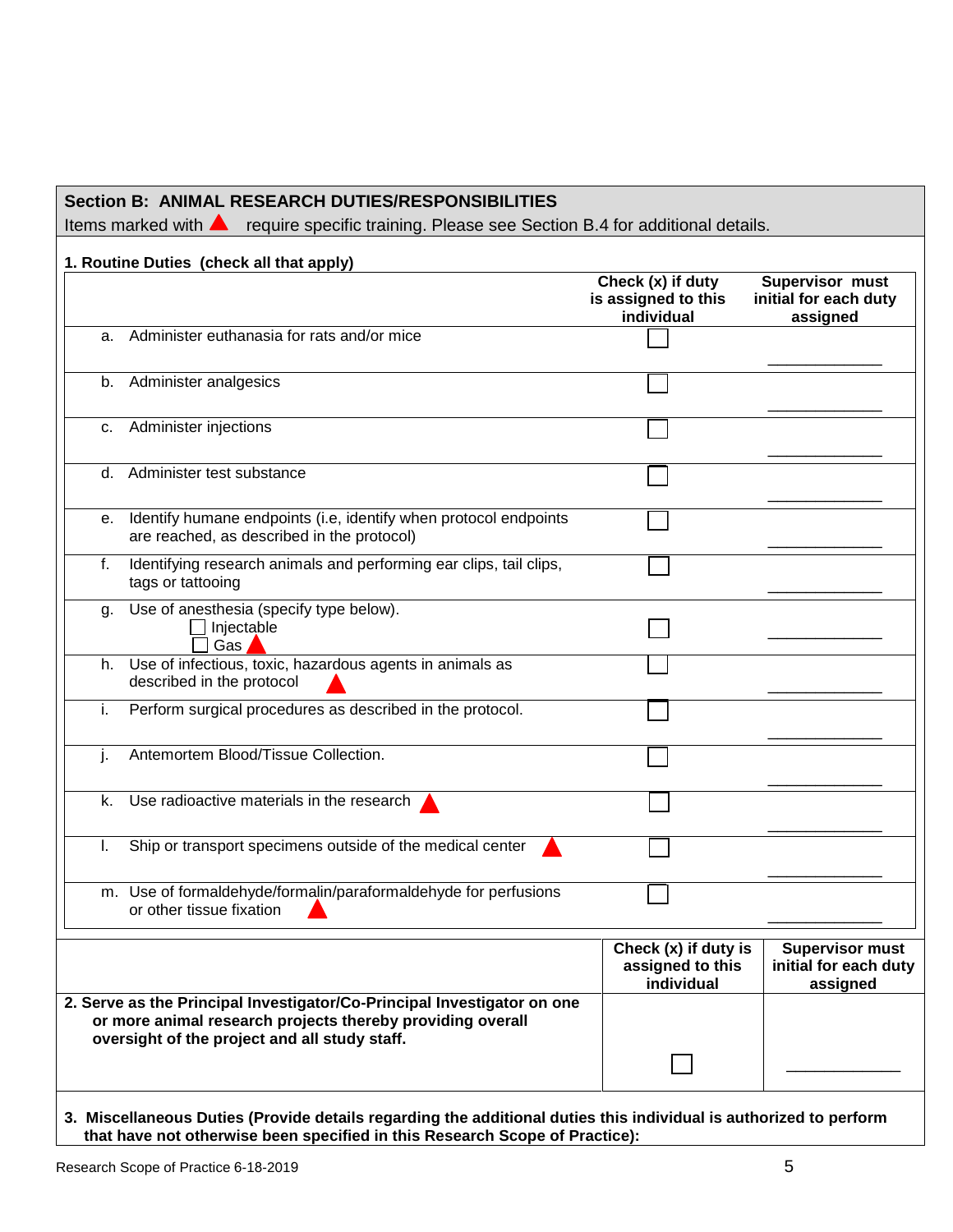| Supervisor must initial for |
|-----------------------------|
| each duty assigned          |

|    | . .<br>each duty assigned |
|----|---------------------------|
| a. |                           |
|    |                           |
| b. |                           |
|    |                           |
| c. |                           |
|    |                           |

## **4. Training, Competencies and Supporting Documentation:**

Please complete and attach verification of completion of the following trainings and/or competencies as applicable.

| Check if<br>Complete | Training                                                                        | Required for:                                                                                                                                                              | <b>FOR RESEARCH</b><br><b>OFFICE USE ONLY</b> |
|----------------------|---------------------------------------------------------------------------------|----------------------------------------------------------------------------------------------------------------------------------------------------------------------------|-----------------------------------------------|
|                      | Working with the VA IACUC                                                       | Research Staff who conduct or<br>supervise use of animals 1) on VA<br>property, 2) purchased with VA funds,<br>or 3) while on a VA tour of duty but not<br>on VA property. | Verified<br>Not Applicable                    |
|                      | Working with Mice in Research<br>Settings/Post-Procedural<br>Care of Rodents    | Research Staff working with mice                                                                                                                                           | Verified<br>Not Applicable                    |
|                      | Working with Rats in Research<br>Settings/Post-Procedural<br>Care of Rodents    | Research Staff working with rats                                                                                                                                           | Verified<br>Not Applicable                    |
|                      | Working with Nonhuman Primates in<br><b>Research Settings</b>                   | Research Staff working with nonhuman<br>primates                                                                                                                           | Verified<br>Not Applicable                    |
|                      | Other Training for other animal<br>populations (contact the Research<br>Office) | Research Staff working with animals<br>other than mice, rats, or nonhuman<br>primates                                                                                      | Verified<br>Not Applicable                    |
|                      | <b>Bloodborne Pathogens Training</b>                                            | Research Staff working with biological<br>hazards                                                                                                                          | Verified<br>Not Applicable                    |
|                      | <b>VAPHS Research Radiation Safety</b><br>Training                              | Research Staff working with radioactive<br>materials                                                                                                                       | Verified<br>Not Applicable                    |
|                      | Safe Use of Anesthetic Gases                                                    | Research Staff working with Anesthetic<br>Gases                                                                                                                            | Verified<br>Not Applicable                    |
|                      | Safe Use of Formaldehyde                                                        | Research Staff working with<br>formaldehyde/formalin/paraformaldehyde                                                                                                      | Verified<br>Not Applicable                    |
|                      | <b>Global Harmonization System</b><br>(GHS) training                            | Research staff working with chemicals in<br>a laboratory                                                                                                                   | Verified<br>Not Applicable                    |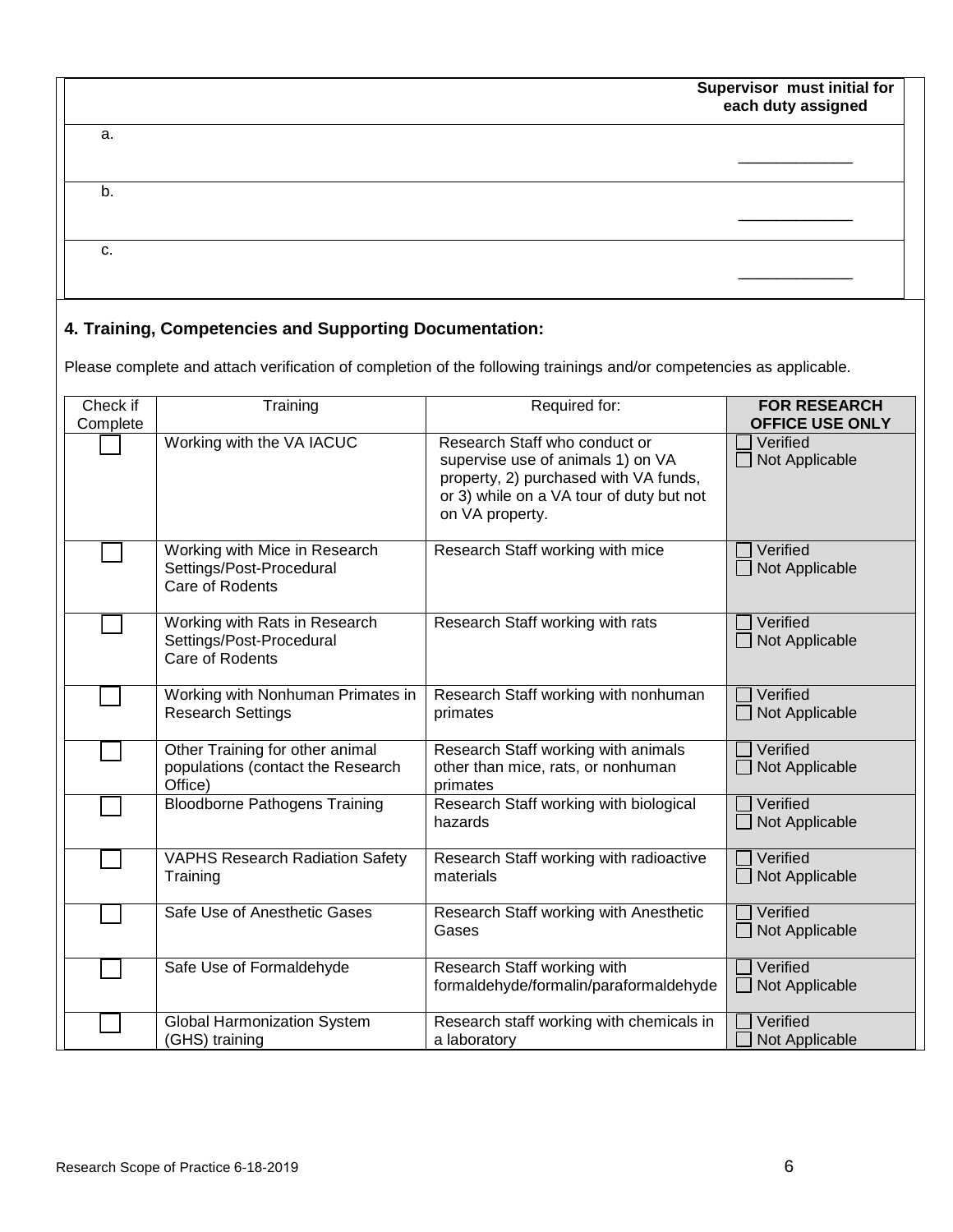| Section C: LABORATORY/BENCH/OTHER RESEARCH DUTIES/RESPONSIBILITIES<br>Items marked with <b>A</b> require specific training. Please see Section C.4 for additional details.                       |                                                        |                                                             |  |  |
|--------------------------------------------------------------------------------------------------------------------------------------------------------------------------------------------------|--------------------------------------------------------|-------------------------------------------------------------|--|--|
| 1. Routine Duties (check all that apply)                                                                                                                                                         |                                                        |                                                             |  |  |
|                                                                                                                                                                                                  | Check (x) if duty<br>is assigned to this<br>individual | Supervisor must<br>initial for each duty<br>assigned        |  |  |
| Maintain laboratory equipment, calibration and cleanliness<br>a.                                                                                                                                 |                                                        |                                                             |  |  |
| Maintain lab areas. Maintain a safe work environment<br>b.                                                                                                                                       |                                                        |                                                             |  |  |
| Keep inventories of laboratory supplies, order supplies<br>C.                                                                                                                                    |                                                        |                                                             |  |  |
| Carry out research activities typically performed as outlined in<br>d.<br>the protocol                                                                                                           |                                                        |                                                             |  |  |
| Use radioactive materials in research<br>$e_{1}$                                                                                                                                                 |                                                        |                                                             |  |  |
| f.<br>Use infectious, toxic, hazardous agents in the lab                                                                                                                                         |                                                        |                                                             |  |  |
| Use of recombinant or synthetic nucleic acid molecules (e.g.,<br>g.<br>DNA) in a laboratory                                                                                                      |                                                        |                                                             |  |  |
| Ship or transport specimens outside of the medical center<br>h.                                                                                                                                  |                                                        |                                                             |  |  |
| Use of chemicals in a laboratory<br>i.                                                                                                                                                           |                                                        |                                                             |  |  |
|                                                                                                                                                                                                  | Check (x) if duty is<br>assigned to this<br>individual | <b>Supervisor must</b><br>initial for each duty<br>assigned |  |  |
| 2. Serve as the Principal Investigator/Co-Principal Investigator<br>on one or more lab/bench/other projects thereby providing<br>overall oversight of the project and all study staff.           |                                                        |                                                             |  |  |
| 3. Miscellaneous Duties (Provide details regarding the additional duties this individual is authorized to perform<br>that have not otherwise been specified in this Research Scope of Practice): |                                                        |                                                             |  |  |
|                                                                                                                                                                                                  |                                                        | Supervisor must initial for<br>each duty assigned           |  |  |
| а.                                                                                                                                                                                               |                                                        |                                                             |  |  |
| b.                                                                                                                                                                                               |                                                        |                                                             |  |  |
| c.                                                                                                                                                                                               |                                                        |                                                             |  |  |
|                                                                                                                                                                                                  |                                                        |                                                             |  |  |

# **4. Training, Competencies and Supporting Documentation:**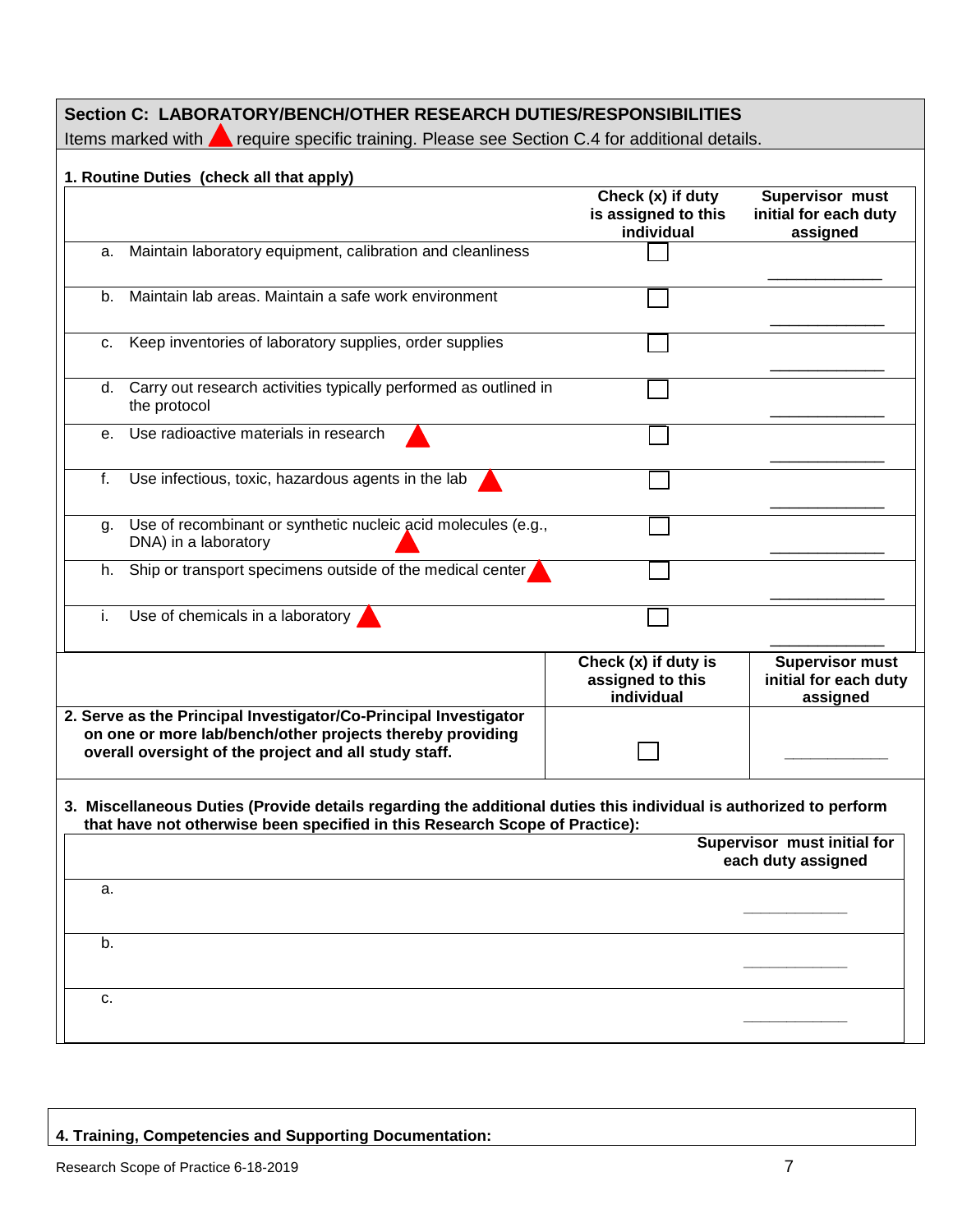Please complete and attach verification of completion of the following trainings and/or competencies as applicable.

| Check if<br>Complete | Training                                             | Required for:                                                                                     | <b>FOR RESEARCH OFFICE</b><br><b>USE ONLY</b> |
|----------------------|------------------------------------------------------|---------------------------------------------------------------------------------------------------|-----------------------------------------------|
|                      | Introduction to VA Biosecurity Concepts              | All NEW VA and WOC research<br>laboratory staff                                                   | Verified<br>Not Applicable                    |
|                      | <b>VAPHS Research Lab Safety Training</b>            | All <b>NEW</b> VA and WOC research<br>laboratory staff                                            | Verified<br>Not Applicable                    |
|                      | SAF-T-PAK (Attach certificate)                       | Research Staff shipping<br>biological hazards                                                     | Verified<br>Not Applicable                    |
|                      | <b>Bloodborne Pathogens Training</b>                 | Research Staff working with<br>biological hazards                                                 | Verified<br>Not Applicable                    |
|                      | <b>Global Harmonization System (GHS)</b><br>Training | Research Staff working with<br>chemicals in a laboratory                                          | Verified<br>Not Applicable                    |
|                      | Overview of NIH Guidelines                           | Research Staff working with<br>recombinant or synthetic nucleic<br>acid molecules in a laboratory | Verified<br>Not Applicable                    |
|                      | <b>VAPHS Research Radiation Safety</b><br>Training   | Research Staff working with<br>radioactive materials                                              | Verified<br>Not Applicable                    |

#### **Research Staff Member Statement**:

This Research Scope of Practice outlines routine general duties I am permitted to undertake in conjunction with one or more VA approved projects. I understand that all research must be approved by the appropriate subcommittee of the VAPHS Research and Development Committee, as well as the VAPHS Research and Development Committee. I certify that I will perform only the duties listed and approved above while participating in research at VAPHS. I understand that performing any duty beyond that outlined in this Research Scope of Practice without specific authorization may lead to disciplinary action. My supervisor, all Principal Investigators with which I will be working, and I are familiar with all duties and procedures granted in this Research Scope of Practice. I agree to abide by the parameters outlined in this Research Scope of Practice and all-applicable hospital policies and regulations.

I also understand that I may not perform any procedures which constitute the profession for which I may be eligible for, but for which I have not obtain the license, registration or certification for that profession (e.g., unlicensed physician cannot perform any procedures that would be considered the practice of medicine).

 \_\_\_\_\_\_\_\_\_\_\_\_\_\_\_\_\_\_\_\_\_\_\_\_\_\_\_\_\_\_ \_\_\_\_\_\_\_\_\_\_\_\_\_\_\_\_\_\_\_\_\_\_\_\_\_\_\_\_\_\_\_\_\_\_ Research Staff Member's Signature **Date** Date

#### **Supervisor's Statement**

This Research Scope of Practice for This Research Scope of Practice for This Research Scope of Practice for discussed with him/her on (date) In addition, this Research Scope of Practice has been reviewed by all Principal Investigators for whom the staff member will be working. After reviewing his/her education, clinical competency, qualifications, research practice, peer reviews, and individual skills, I certify that he/she possesses the skills to safely perform the aforementioned duties/ procedures. Both the research